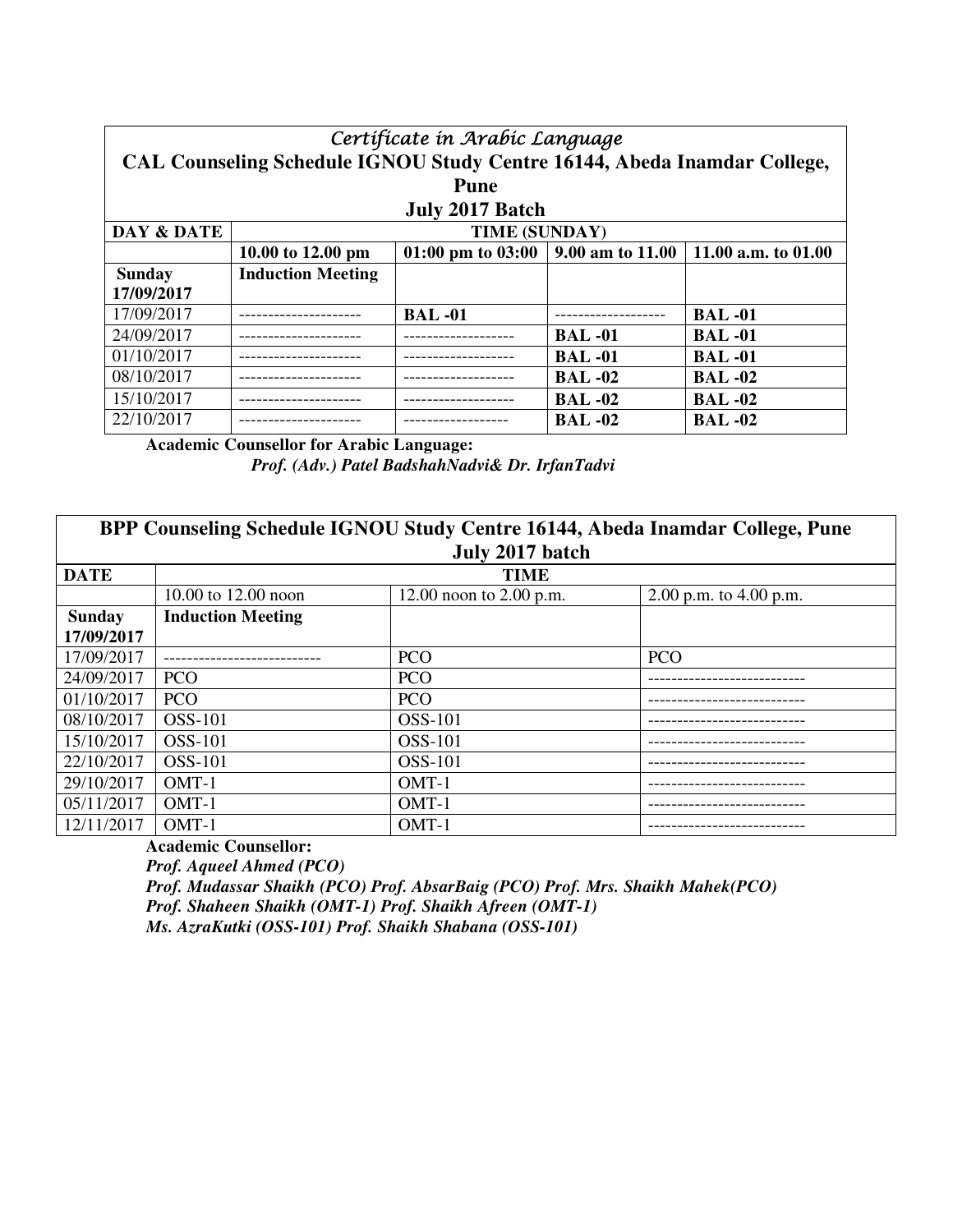## **CUL Counseling Schedule IGNOU Study Centre 16144, Abeda Inamdar College, Pune July 2017 batch DATE** TIME

| DAIL          | TIME                     |                           |                          |  |
|---------------|--------------------------|---------------------------|--------------------------|--|
|               | 10.00 to 12.00 noon      | 12.00 noon to $2.00$ p.m. | 2.00 p.m. to $4.00$ p.m. |  |
| <b>Sunday</b> | <b>Induction Meeting</b> |                           |                          |  |
| 17/09/2017    |                          |                           |                          |  |
| 17/09/2017    |                          | OUL-01                    | OUL-01                   |  |
| 24/09/2017    | $OUL-01$                 | OUL-01                    |                          |  |
| 01/10/2017    | $OUL-01$                 | OUL-01                    |                          |  |
| 08/10/2017    | OUL-01                   | OUL-01                    |                          |  |
| 15/10/2017    | $OUL-02$                 | OUL-02                    |                          |  |
| 22/10/2017    | $OUL-02$                 | OUL-02                    |                          |  |
| 29/10/2017    | $OUL-02$                 | OUL-02                    |                          |  |
| 05/11/2017    | $OUL-02$                 | OUL-02                    |                          |  |

**Academic Counsellor***:Prof. Dr. Mohd. Ibrahim Jagirdar &Prof. Patel Shabana* 

|               | CFN Counseling Schedule IGNOU Study Centre 16144, Abeda Inamdar College, Pune |                           |                          |  |
|---------------|-------------------------------------------------------------------------------|---------------------------|--------------------------|--|
|               |                                                                               | July 2017 batch           |                          |  |
| <b>DATE</b>   |                                                                               | <b>TIME</b>               |                          |  |
|               | 10.00 to 12.00 noon                                                           | 12.00 noon to $2.00$ p.m. | 2.00 p.m. to $4.00$ p.m. |  |
| <b>Sunday</b> | <b>Induction Meeting</b>                                                      |                           |                          |  |
| 17/09/2017    |                                                                               |                           |                          |  |
| 17/09/2017    | $CFN-1$                                                                       | CFN-1                     |                          |  |
| 24/09/2017    | $CFN-1$                                                                       | $CFN-1$                   |                          |  |
| 01/10/2017    | $CFN-1$                                                                       | CFN-1                     |                          |  |
| 08/10/2017    | $CFN-02$                                                                      | $CFN-02$                  |                          |  |
| 15/10/2017    | $CFN-02$                                                                      | $CFN-02$                  |                          |  |
| 22/10/2017    | $CFN-02$                                                                      | $CFN-02$                  |                          |  |
| 29/10/2017    | $CFN-03$                                                                      | $CFN-03$                  |                          |  |
| 05/11/2017    | $CFN-03$                                                                      | $CFN-03$                  |                          |  |
| 12/11/2017    | $CFN-03$                                                                      | $CFN-03$                  |                          |  |

**Academic Counsellor: Mrs. Madhuri S. Wankar (CFN)** 

|               | <b>CHR Counseling Schedule IGNOU Study Centre 16144, Abeda Inamdar College, Pune</b><br>July 2017 Batch |                           |                          |  |  |
|---------------|---------------------------------------------------------------------------------------------------------|---------------------------|--------------------------|--|--|
| <b>DATE</b>   |                                                                                                         | <b>TIME</b>               |                          |  |  |
|               | 10.00 to 12.00 noon                                                                                     | 12.00 noon to $2.00$ p.m. | 2.00 p.m. to $4.00$ p.m. |  |  |
| <b>Sunday</b> | <b>Induction Meeting</b>                                                                                |                           |                          |  |  |
| 17/09/2017    |                                                                                                         |                           |                          |  |  |
| 17/09/2017    | $CHR-11$                                                                                                | $CHR-11$                  |                          |  |  |
| 24/09/2017    | $CHR-11$                                                                                                | $CHR-11$                  |                          |  |  |
| 01/10/2017    | $CHR-11$                                                                                                | $CHR-11$                  |                          |  |  |
| 08/10/2017    | $CHR-11$                                                                                                | $CHR-11$                  |                          |  |  |
| 15/10/2017    | $CHR-12$                                                                                                | <b>CHR-12</b>             |                          |  |  |
| 22/10/2017    | $CHR-12$                                                                                                | <b>CHR-12</b>             |                          |  |  |
| 29/10/2017    | $CHR-12$                                                                                                | <b>CHR-12</b>             |                          |  |  |
| 05/11/2017    | $CHR-12$                                                                                                | <b>CHR-12</b>             |                          |  |  |

**Academic Counsellor:** *Prof. Nasir Inamdar&Prof. M. Shaikh*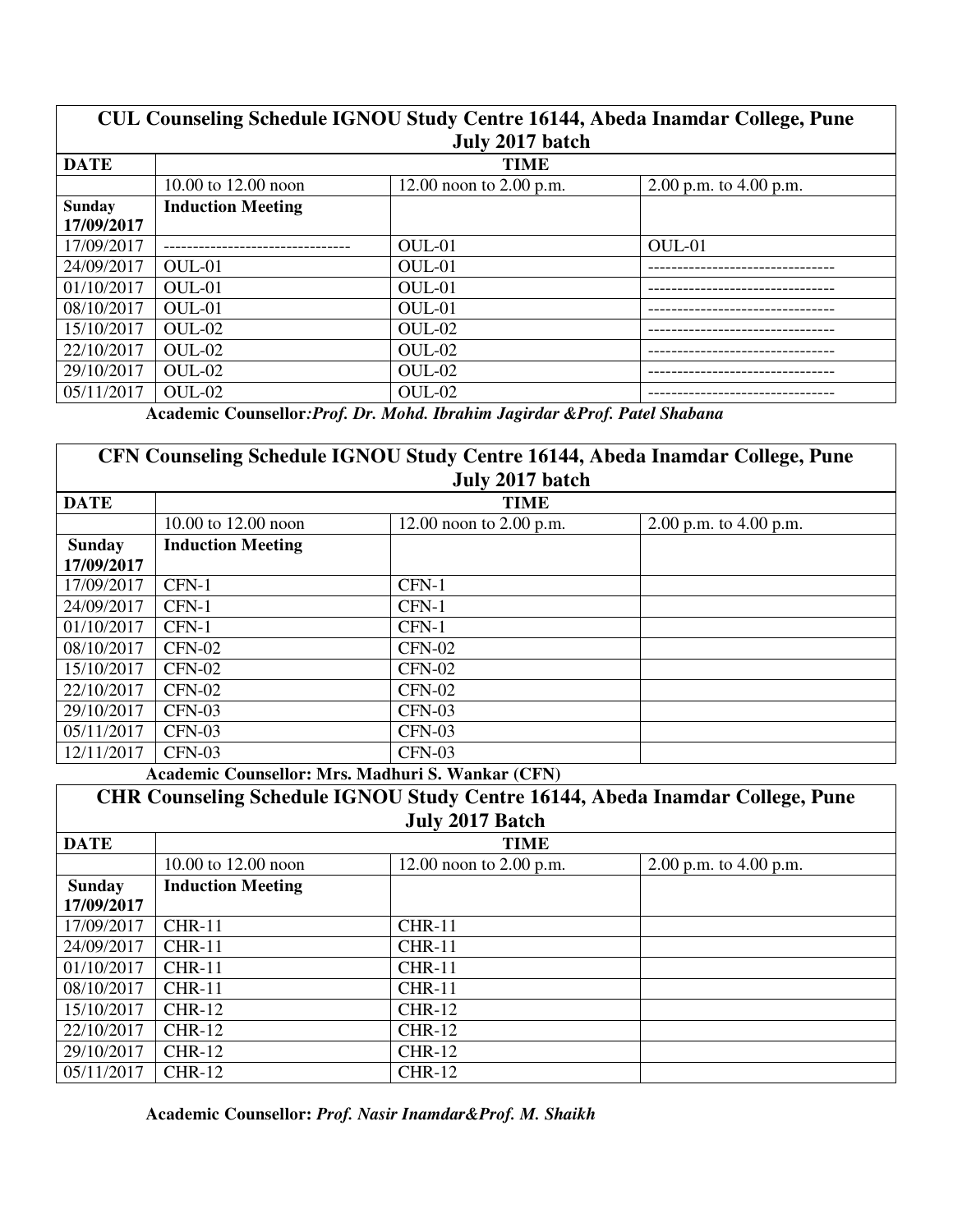## **CRD Counseling Schedule IGNOU Study Centre 16144, Abeda Inamdar College, Pune July 2017 Batch**

| <b>DATE</b>   |                          | <b>TIME</b>               |                          |
|---------------|--------------------------|---------------------------|--------------------------|
|               | 10.00 to 12.00 noon      | 12.00 noon to $2.00$ p.m. | 2.00 p.m. to $4.00$ p.m. |
| <b>Sunday</b> | <b>Induction Meeting</b> |                           |                          |
| 17/09/2017    |                          |                           |                          |
| 17/09/2017    | <b>CRD-101</b>           | <b>CRD-101</b>            |                          |
| 24/09/2017    | <b>CRD-101</b>           | <b>CRD-101</b>            |                          |
| 01/10/2017    | CRD-102                  | <b>CRD-102</b>            |                          |
| 08/10/2017    | CRD-102                  | <b>CRD-102</b>            |                          |
| 15/10/2017    | CRD-103                  | <b>CRD-103</b>            |                          |
| 22/10/2017    | CRD-103                  | <b>CRD-103</b>            |                          |

**Academic Counsellor:** 

*Prof. Dr. SayyedRafeeque& Prof. S. Shaikh* 

**CIHL Counseling Schedule IGNOU Study Centre 16144, Abeda Inamdar College, Pune July 2017 Batch** 

| <b>DATE</b>   | <b>TIME</b>              |                           |                          |  |
|---------------|--------------------------|---------------------------|--------------------------|--|
|               | 10.00 to 12.00 noon      | 12.00 noon to $2.00$ p.m. | 2.00 p.m. to $4.00$ p.m. |  |
| <b>Sunday</b> | <b>Induction Meeting</b> |                           |                          |  |
| 17/09/2017    |                          |                           |                          |  |
| 17/09/2017    |                          | <b>BLE-35</b>             | <b>BLE-35</b>            |  |
| 24/09/2017    | <b>BLE-35</b>            | <b>BLE-35</b>             |                          |  |
| 01/10/2017    | <b>BLE-36</b>            | <b>BLE-36</b>             |                          |  |
| 08/10/2017    | <b>BLE-36</b>            | <b>BLE-36</b>             |                          |  |
| 15/10/2017    | <b>BLE-37</b>            | <b>BLE-37</b>             |                          |  |
| 22/10/2017    | <b>BLE-37</b>            | <b>BLE-37</b>             |                          |  |

**Academic Counsellor:** 

**Prof. DebaKhanam, Prof. Nasir Inamdar** 

|               | CAHT Counseling Schedule IGNOU Study Centre 16144, Abeda Inamdar College, Pune |                           |                          |  |  |
|---------------|--------------------------------------------------------------------------------|---------------------------|--------------------------|--|--|
|               |                                                                                | July 2017 Batch           |                          |  |  |
| <b>DATE</b>   | <b>TIME</b>                                                                    |                           |                          |  |  |
|               | 10.00 to 12.00 noon                                                            | 12.00 noon to $2.00$ p.m. | 2.00 p.m. to $4.00$ p.m. |  |  |
| <b>Sunday</b> | <b>Induction Meeting</b>                                                       |                           |                          |  |  |
| 17/09/2017    |                                                                                |                           |                          |  |  |
| 17/09/2017    |                                                                                | <b>BLE-31</b>             | <b>BLE-31</b>            |  |  |
| 24/09/2017    |                                                                                | <b>BLE-32</b>             | <b>BLE-32</b>            |  |  |
| 01/10/2017    |                                                                                | <b>BLE-33</b>             | <b>BLE-33</b>            |  |  |

**Academic Counsellor:** 

**Prof. DebaKhanam, Prof. NasirInamdar , Prof. M. Shaikh**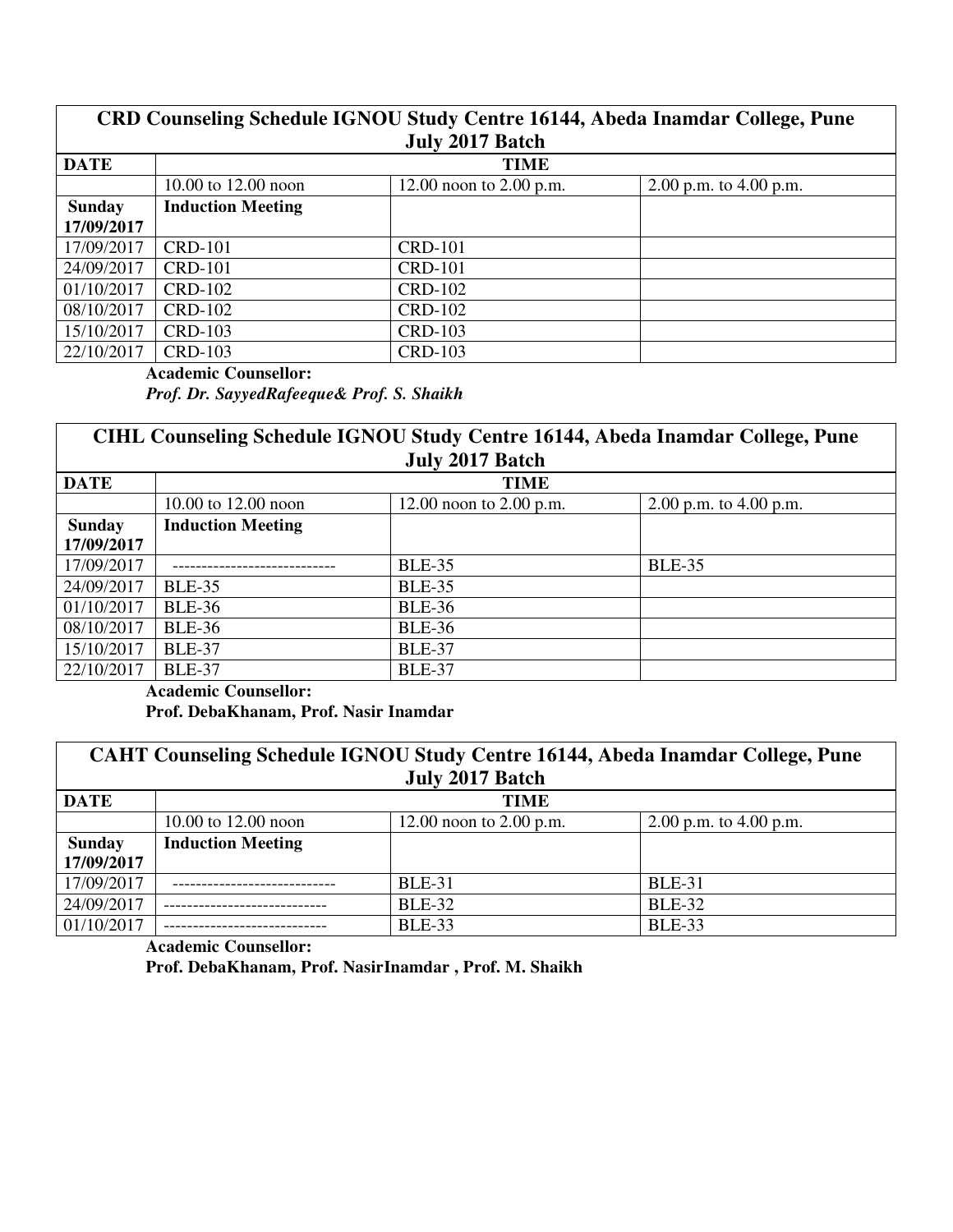## **CCP Counseling Schedule IGNOU Study Centre 16144, Abeda Inamdar College, Pune July 2017 Batch DATE** TIME

|               | 10.00 to 12.00 noon      | 12.00 noon to $2.00$ p.m. | 2.00 p.m. to $4.00$ p.m. |
|---------------|--------------------------|---------------------------|--------------------------|
| <b>Sunday</b> | <b>Induction Meeting</b> |                           |                          |
| 17/09/2017    |                          |                           |                          |
| 17/09/2017    | $ACS-01$                 | $ACS-01$                  |                          |
| 24/09/2017    | $ACS-01$                 | $ACS-01$                  |                          |
| 01/10/2017    | $ACS-01$                 | $ACS-01$                  |                          |
| 08/10/2017    | $ACS-01$                 | $ACS-01$                  |                          |
| 15/10/2017    | <b>CPI</b>               | <b>CPI</b>                |                          |
| 22/10/2017    | <b>CPI</b>               | <b>CPI</b>                |                          |

**Academic Counsellor:** 

*Prof. DebaKhanam, Prof. NasirInamdar , Prof. M. Shaikh, Prof. SayyedRafeeque* 

## **PGCCL Counseling Schedule IGNOU Study Centre 16144, Abeda Inamdar College, Pune July 2017 Batch**

| <b>DATE</b>   | <b>TIME</b>              |                           |                          |
|---------------|--------------------------|---------------------------|--------------------------|
|               | 10.00 to $12.00$ noon    | 12.00 noon to $2.00$ p.m. | 2.00 p.m. to $4.00$ p.m. |
| <b>Sunday</b> | <b>Induction Meeting</b> |                           |                          |
| 17/09/2017    |                          |                           |                          |
| 17/09/2017    | Prof. DeebaKhanam        | $MIR-11$                  | $MIR-11$                 |
| 24/09/2017    | Prof. DeebaKhanam        | $MIR-11$                  | $MIR-11$                 |
| 01/10/2017    | Prof. DeebaKhanam        | $MIR-12$                  | $MIR-12$                 |
| 08/10/2017    | Prof. DeebaKhanam        | $MIR-12$                  | $MIR-12$                 |
| 15/10/2017    | Prof. DeebaKhanam        | $MIR-13$                  | $MIR-13$                 |
| 22/10/2017    | Prof. DeebaKhanam        | $MIR-13$                  | $MIR-13$                 |
| 29/10/2017    | Prof. DeebaKhanam        | $MIR-14$                  | $MIR-14$                 |
| 05/11/2017    | Prof. DeebaKhanam        | $MIR-14$                  | $MIR-14$                 |

| PGCCP Counseling Schedule IGNOU Study Centre 16144, Abeda Inamdar College, Pune<br>July 2017 Batch |                          |                          |                         |  |  |
|----------------------------------------------------------------------------------------------------|--------------------------|--------------------------|-------------------------|--|--|
| <b>DATE</b>                                                                                        | <b>TIME</b>              |                          |                         |  |  |
| <b>Sunday</b>                                                                                      | 10.00 to $12.00$ noon    | 09.00 noon to 11.00 p.m. | 11.00 p.m. to 1.00 p.m. |  |  |
| 17/09/2017                                                                                         |                          |                          |                         |  |  |
| 17/09/2017                                                                                         | <b>Induction Meeting</b> |                          |                         |  |  |
| 24/09/2017                                                                                         |                          | $MIR-21$                 | $MIR-21$                |  |  |
| 01/10/2017                                                                                         |                          | $MIR-22$                 | $MIR-22$                |  |  |
| 08/10/2017                                                                                         |                          | $MIR-23$                 | $MIR-23$                |  |  |

**Academic Counsellor:**  Prof. Nasir Inamdar & Prof. DeebaKhana